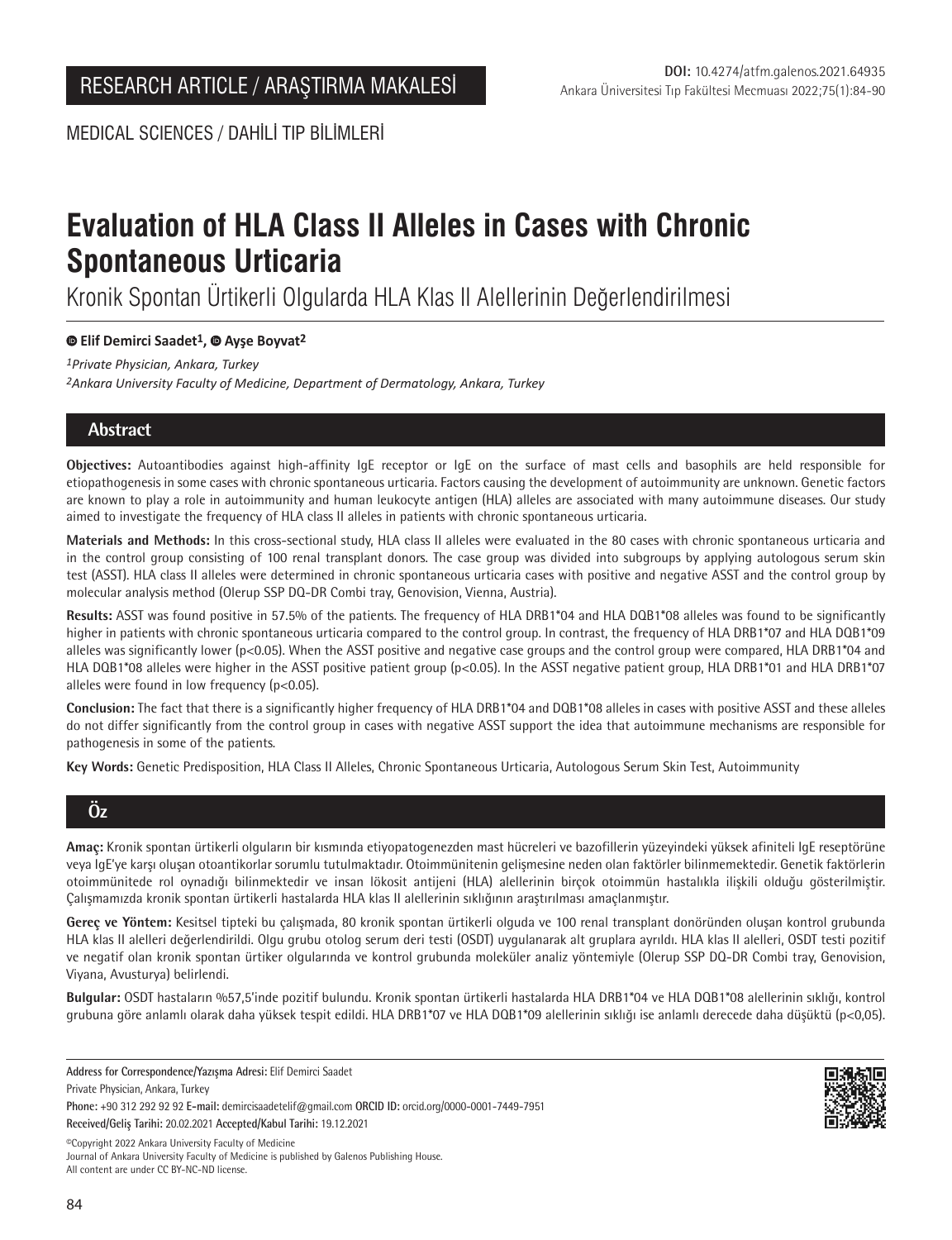OSDT pozitif ve negatif olgu grupları ile kontrol grubu karşılaştırıldığında; HLA DRB1\*04 ve HLA DQB1\*08 alelleri OSDT pozitif hasta grubunda daha sık bulundu (p<0,05). OSDT negatif hasta grubunda ise HLA DRB1\*01 ve HLA DRB1\*07 alelleri düşük sıklıkta saptandı (p<0,05).

**Sonuç:** OSDT pozitif olan olgularda HLA DRB1\*04 ve DQB1\*08 alellerinin anlamlı derecede daha sık görülmesi ve bu alellerin OSDT negatif olan olgularda kontrol grubundan anlamlı bir farklılık göstermemesi, hastaların bir kısmında patogenezden otoimmün mekanizmaların sorumlu olduğu fikrini desteklemektedir.

**Anahtar Kelimeler:** Genetik Yatkınlık, HLA Klas II Alelleri, Kronik Spontan Ürtiker, Otolog Serum Deri Testi, Otoimmünite

# **Introduction**

Urticaria is an itchy disease characterized by erythematous, edematous papules and plaques that develop due to the activation of cutaneous mast cells and the release of histamine and various mast cell mediators; angioedema occurs as a result of temporary edema of the deep dermis, subcutaneous or submucosal tissues (1,2).

According to the disease duration, urticaria is defined as acute urticaria if it lasts for less than six weeks and chronic urticaria if it presents for more than six weeks (1-3).

Chronic urticaria is currently divided into two groups as chronic spontaneous urticaria and inducible urticaria (2,3). The term chronic spontaneous urticaria (previously called chronic idiopathic urticaria) is used for chronic urticaria cases other than urticarial vasculitis, physical urticaria and some diseases associated with urticaria (2-5).

While acute urticaria may develop due to foods, drugs, and infections, the etiological factor cannot be determined in approximately 55-70% of chronic spontaneous urticaria patients (2,3).

In 1986, Grattan et al. (6) showed that erythema and edema response developed with intradermal injection of autologous serum in 60% of the cases with chronic idiopathic urticaria and that serum of these cases induced histamine release from basophils taken from healthy individuals.

This finding was called autologous serum skin test (ASST). In 30-50% of the ASST positive cases, it has been determined that there are IgG antibodies against IgE or the alpha subunit of highaffinity IgE receptors (Fc $\epsilon$ RI $\alpha$ ) found in mast cells and basophils (7). Currently, ASST is used in screening functional antibodies in chronic spontaneous urticaria (3,8). The mechanisms of the development of autoantibodies against FcεRIα and IgE have not yet been revealed. Many autoimmune diseases are associated with human leukocyte antigen (HLA) class II antigens (9). Our study aimed to evaluate the HLA class II antigens in patients with chronic spontaneous urticaria who were ASST positive and negative.

# **Materials and Methods**

A total of 80 cases applied to Ankara University Faculty of Medicine, Department of Dermatology were included in

our study. According to the detailed anamnesis, clinical and laboratory findings, the cases had been diagnosed with chronic spontaneous urticaria. ASST was applied to the patients, and the cases were divided into two groups as ASST positive and negative. The control group consisted of 100 unrelated healthy people who were kidney transplant donors. Frequency distributions at HLA DRB1 and DQB1 loci in the control group did not deviate from Hardy-Weinberg equilibrium.

HLA class II alleles were investigated in 80 patients with chronic spontaneous urticaria and the control group at Ankara University Faculty of Medicine, Immunology Laboratory.

#### **Autologous Serum Skin Test**

ASST was administered while the patients were active and after their antihistaminic treatment was discontinued for three days. It was confirmed that the patients had not received any immunosuppressive therapy or systemic steroid therapy for at least two months. The separated 0.05 mL serum of patients was injected intradermally in the flexor aspect of the forearm. If the erythema and edema response were 1.5 mm and above compared to the negative control, the test was considered positive (6,10).

#### **Determination of HLA Class II Subgroups**

DNA was prepared from blood anticoagulated with ethylenediamine tetraacetic acid obtained from patients and control groups. Puregene DNA isolation kit (Gentra, USA) was used for genomic DNA extraction. Polymerase chain reaction (PCR) (Olerup SSP DQ-DR Combi tray, Genovision, Vienna, Austria) using sequence-specific polymers for each sample was used to identify all the alleles present MHC class II type DRB1 and DQB1 loci. After PCR amplification, the content of each reaction was electrophoresed in 2% gel agar containing 0.5 μL/mL ethidium bromide. It was then imaged under ultraviolet light. All known alleles at the HLA Class II DRB1 and DQB1 loci were detected.

#### **Statistical Analysis**

All statistical analysis were performed using the Statistical Package for the Social Sciences (SPSS) version 11.0 software (SPSS Inc., Chicago, IL, USA.) HLA-DRB1 and DQB1 allelic frequencies were obtained by direct counting. The distribution differences of HLA class II alleles between the cases with chronic spontaneous urticaria and the control group were evaluated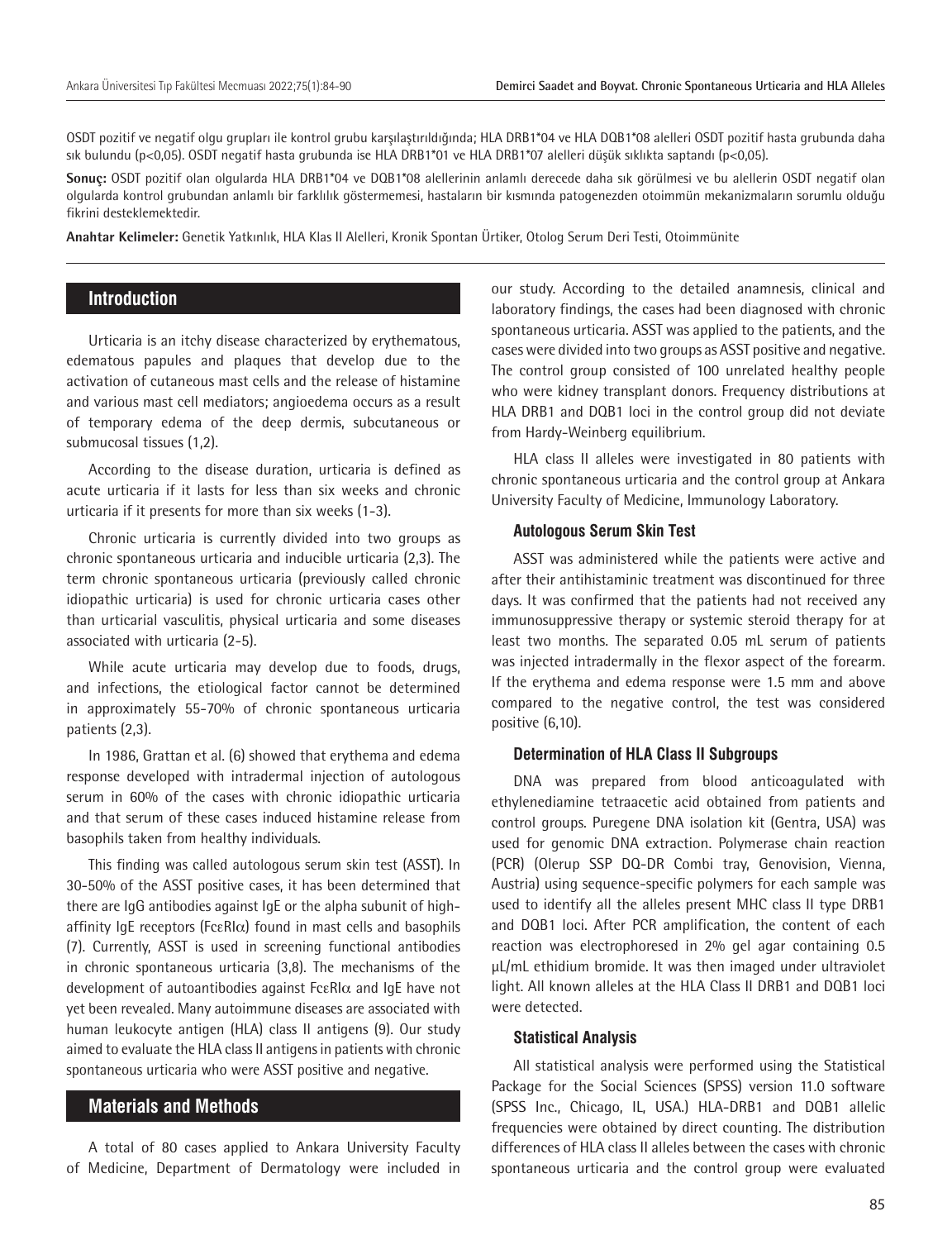using chi-square and Fisher's exact tests. ASST positive case group, negative case group and control group were compared among themselves regarding the frequency of HLA class II alleles. Statistical significance (p-value) was calculated for each HLA allele. If the p value was less than 0.05, the difference was considered significant. The odds ratio and 95% confidence interval were calculated to determine the risk of HLA alleles.

### **Results**

In our study, 60 of 80 cases were female (75%) and 20 were male (25%). ASST was positive in 46 (57.5%) of 80 cases and ASST was negative in 34 (42.5%).

When ASST positive and negative case groups were compared, the distribution between genders was not statistically different  $(p=0.8)$ .

The mean age was  $44.1 \pm 11.3$  years. The mean age of the ASST positive patients was 46.5±10.9 and the mean age of the ASST negative case group was  $40.8 \pm 11.1$  years. The difference in mean age between the two groups was statistically significant  $(p=0.025)$ .

The mean age of disease onset was  $40.7 \pm 11.3$  years and the duration of disease was  $3.3\pm4.1$  years. No statistically significant difference was found between the ASST positive and negative

**Table 1: Distribution of HLA class II alleles in patients with chronic spontaneous urticaria and control group**

patient groups in terms of age of onset and disease duration  $(p=0.058, p=0.5)$ .

The angioedema was found in 61 (76.3%) of 80 cases. When evaluated according to the case groups, angioedema was found in 43 (93.5%) of 46 ASST positive cases and 18 (52.9%) of 34 ASST negative cases. The incidence of angioedema was statistically significantly higher in cases with positive ASST than in cases with negative ASST ( $p$ <0.01).

When the patients with chronic spontaneous urticaria and the control group were compared according to the results of HLA-class II alleles, HLA-DRB1\*04 and HLA-DQB1\*08 alleles were higher in chronic spontaneous urticaria, and HLA-DRB1\*07 and HLA-DQB1\*09 alleles were lower (Table 1).

When the distribution of HLA class II alleles between the ASST positive subgroup and the control group was evaluated, HLA-DRB1\*04 and HLA-DQB1\*08 alleles were higher in ASST positive case group (Table 2).

According to the comparison of the ASST negative subgroup and the control group according to the distribution of HLA class II alleles, HLA-DRB1\*01 and DRB1\*07 alleles were lower in ASST negative case group (Table 3).

When ASST positive and ASST negative case groups were evaluated according to the HLA class II alleles distribution, HLA-

|                                                     | <u>morroweren er rim i einer ir mierer in baerener men einemer skontaneens ar nearm ann eonerer droak</u><br><b>Total cases</b> | Control     |       |            |              |  |
|-----------------------------------------------------|---------------------------------------------------------------------------------------------------------------------------------|-------------|-------|------------|--------------|--|
| <b>HLA</b> alleles                                  | $n=80(%)$                                                                                                                       | $n=100$ (%) | P     | Odds ratio | 95% CI       |  |
| DRB1*01                                             | 4(5)                                                                                                                            | 14(14)      | 0.046 | 3.09       | $0.9 - 9.8$  |  |
| DRB1*04                                             | 30(37.5)                                                                                                                        | 23(23)      | 0.034 | 2.0        | $1.04 - 3.8$ |  |
| DRB1*07                                             | 9(11.3)                                                                                                                         | 24(24)      | 0.028 | 2.49       | $1.08 - 5.7$ |  |
| DRB1*08                                             | 5(6.3)                                                                                                                          | 3(3)        | 0.469 | 0.46       | $0.1 - 2.0$  |  |
| DRB1*09                                             | 1(1.3)                                                                                                                          | 1(1)        | 1.000 | 0.79       | $0.0 - 12.9$ |  |
| DRB1*10                                             | 6(7.5)                                                                                                                          | 6(6)        | 0.688 | 0.78       | $0.2 - 2.5$  |  |
| DRB1*11                                             | 29 (36.3)                                                                                                                       | 37 (37)     | 0.917 | 1.03       | $0.5 - 1.9$  |  |
| DRB1*12                                             | 0(0)                                                                                                                            | 3(3)        | 0.255 | 1.03       | $0.9 - 1.06$ |  |
| DRB1*13                                             | 19 (23.8)                                                                                                                       | 15(15)      | 0.136 | 0.56       | $0.2 - 1.2$  |  |
| DRB1*14                                             | 13(16.3)                                                                                                                        | 11(11)      | 0.303 | 0.63       | $0.2 - 1.5$  |  |
| DRB1*15                                             | 13(16.3)                                                                                                                        | 24(24)      | 0.201 | 1.62       | $0.7 - 3.4$  |  |
| DRB1*16                                             | 10(12.5)                                                                                                                        | 10(10)      | 0.596 | 0.77       | $0.3 - 1.9$  |  |
| DRB1*17                                             | 11(13.8)                                                                                                                        | 13(13)      | 0.883 | 0.93       | $0.3 - 2.2$  |  |
| DQB1*02                                             | 18 (22.5)                                                                                                                       | 32 (32)     | 0.157 | 1.62       | $0.8 - 3.1$  |  |
| DQB1*04                                             | 7(8.8)                                                                                                                          | 5(5)        | 0.316 | 0.54       | $0.1 - 1.8$  |  |
| DQB1*05                                             | 30(37.5)                                                                                                                        | 40 (40)     | 0.732 | 1.11       | $0.6 - 2.0$  |  |
| DQB1*06                                             | 28 (35)                                                                                                                         | 32 (32)     | 0.671 | 0.87       | $0.4 - 1.6$  |  |
| DQB1*07                                             | 29 (36.3)                                                                                                                       | 41(41)      | 0.516 | 1.22       | $0.6 - 2.2$  |  |
| <b>DQB1*08</b>                                      | 22(27.5)                                                                                                                        | 12(12)      | 0.008 | 2.77       | $1.2 - 6.0$  |  |
| DQB1*09                                             | 1(1.3)                                                                                                                          | 10(10)      | 0.024 | 8.77       | $1.0 - 70.1$ |  |
| Cli Canfidance intensal HLA Human leukoeste entigen |                                                                                                                                 |             |       |            |              |  |

CI: Confidence interval, HLA: Human leukocyte antigen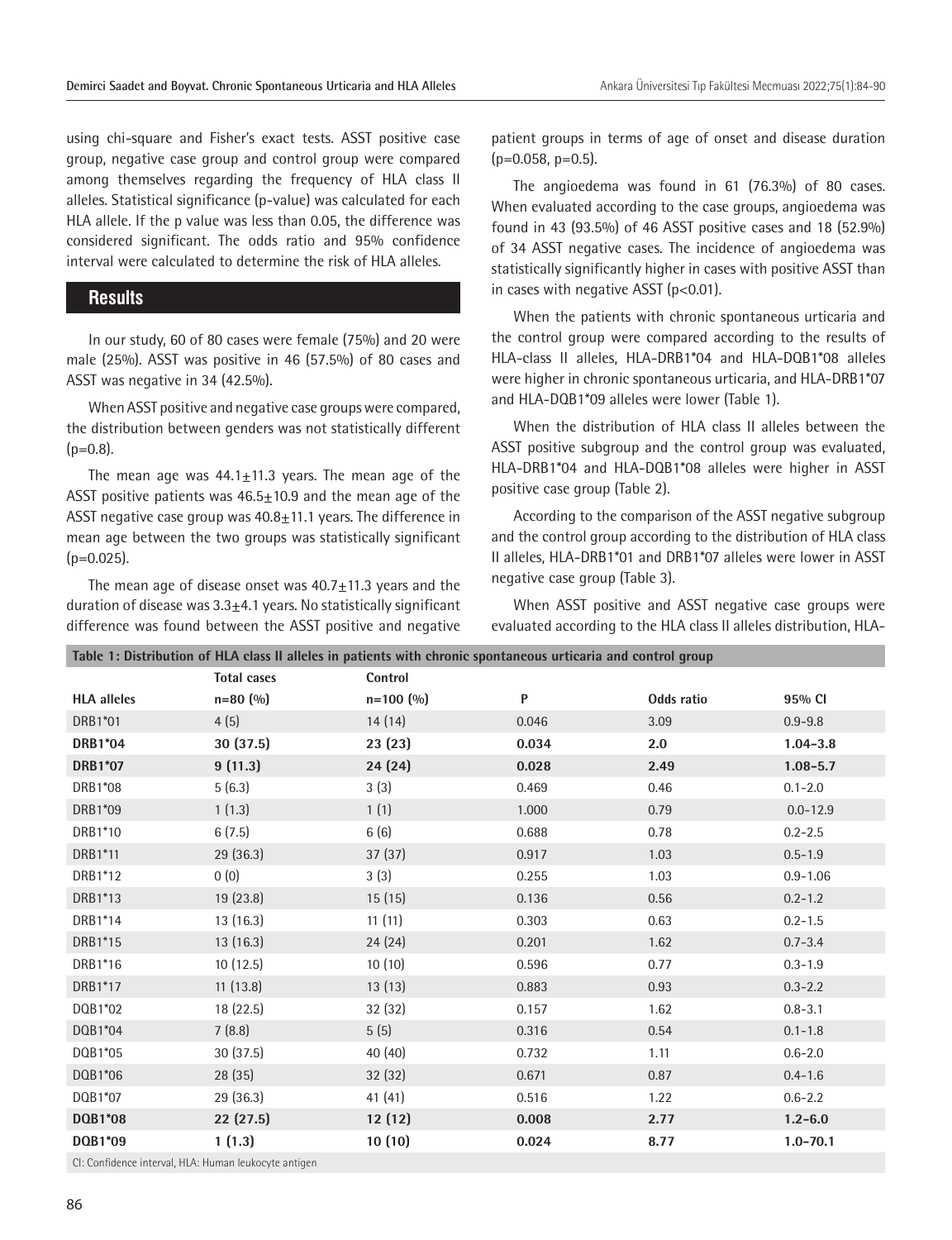DRB1\*04 and HLA-DQB1\*08 alleles were found more frequently in ASST positive cases, but this difference was not statistically significant (Table 4).

#### **Discussion**

Some patients with chronic spontaneous urticaria have autoreactivity/mast cell activating autoantibodies (2). The ASST is positive in 50-60% of cases with chronic spontaneous urticaria (11). In our study, ASST was found positive in 57.5% of the cases. Studies have shown that patients with chronic urticaria who are positive for ASST have a more severe urticaria course and that angioedema is more common in these cases (11,12). Our study supported these findings.

In the studies conducted on the etiopathogenesis of chronic spontaneous urticaria, The higher prevalence of autoimmune thyroiditis in cases with chronic spontaneous urticaria than the normal population and the higher frequency of autoimmune diseases such as vitiligo, pernicious anemia, insulin-dependent diabetes, and rheumatoid arthritis in chronic urticaria patients with functional autoantibodies support autoimmunity (13,14).

The mechanisms that trigger the development of antibodies in autoimmune urticaria are not yet known. On the other hand, it is known that genetic predisposition is one of the factors that

cause autoimmunity. Significantly, the relationship between HLA alleles and various autoimmune diseases has been shown in many studies. Although the relationship between HLA alleles and autoimmunity is not fully understood, there are some hypotheses on this issue (15).

van Neste and Bouillenne (16) investigated the HLA class I allele frequency for the first time in 27 patients with chronic urticaria in 1978 but could not find a difference with the control group.

In other studies investigating HLA class I alleles, Bozek et al. (17) found that HLA-A33 was higher in the control group. Aydogan et al. (18) found that HLA-A24 antigen was higher in the control group and could be protective in chronic urticaria. Doğan et al. (19) in Turkey found the HLA-A allele was high in the control group. They did not detect any statistical difference in HLA-A subgroups. In the studies on HLA B, Bozek et al. (17) and Coban et al. (20) found the HLA-B44 was higher in the patient group and Aydogan et al. (18) found a higher rate of HLA-Bw4 antigen in the patient group.

When studies on HLA class II alleles were examined, the frequency of HLA class II alleles was first investigated by O'Donnell et al. (21). ASST was applied to the cases and histamine release activity with basophils taken from healthy donors of each case's serum were evaluated. In this study, a significant

| ן ככב זו מווידוס באטופטן ועס זו און דער און דומים און דער האט און דער באט און דער באט און דער דער ה |                      |               |       |            |               |  |
|-----------------------------------------------------------------------------------------------------|----------------------|---------------|-------|------------|---------------|--|
|                                                                                                     | <b>ASST positive</b> | Control       |       |            |               |  |
| <b>HLA</b> alleles                                                                                  | $n=46(%)$            | $n = 100$ (%) | P     | Odds ratio | 95% CI        |  |
| DRB1*01                                                                                             | 4(8.7)               | 14(14)        | 0.365 | 1.70       | $0.5 - 5.5$   |  |
| DRB1*04                                                                                             | 20(43.5)             | 23(23)        | 0.012 | 2.57       | $1.2 - 5.4$   |  |
| DRB1*07                                                                                             | 7(15.2)              | 24(24)        | 0.228 | 1.75       | $0.6 - 4.4$   |  |
| DRB1*08                                                                                             | 1(2.2)               | 3(3)          | 1.000 | 1.39       | $0.1 - 13.7$  |  |
| DRB1*09                                                                                             | 1(2.2)               | 1(1)          | 0.532 | 0.45       | $0.02 - 7.4$  |  |
| DRB1*10                                                                                             | 1(2.2)               | 6(6)          | 0.433 | 2.87       | $0.3 - 24.5$  |  |
| DRB1*11                                                                                             | 15 (32.6)            | 37(37)        | 0.607 | 1.21       | $0.5 - 2.5$   |  |
| DRB1*12                                                                                             | 0(0)                 | 3(3)          | 0.552 | 1.03       | $0.99 - 1.06$ |  |
| DRB1*13                                                                                             | 10(21.7)             | 15(15)        | 0.315 | 0.63       | $0.2 - 1.5$   |  |
| DRB1*14                                                                                             | 9(19.6)              | 11(11)        | 0.162 | 0.50       | $0.1 - 1.3$   |  |
| DRB1*15                                                                                             | 9(19.6)              | 24(24)        | 0.552 | 1.29       | $0.5 - 3$     |  |
| DRB1*16                                                                                             | 4(8.7)               | 10(10)        | 1.000 | 1.16       | $0.3 - 3.9$   |  |
| DRB1*17                                                                                             | 5(10.9)              | 13(13)        | 0.716 | 1.22       | $0.4 - 3.6$   |  |
| DQB1*02                                                                                             | 10(21.7)             | 32 (32)       | 0.203 | 1.69       | $0.7 - 3.8$   |  |
| DQB1*04                                                                                             | 3(6.5)               | 5(5)          | 0.707 | 0.75       | $0.1 - 3.3$   |  |
| DQB1*05                                                                                             | 19(41.3)             | 40 (40)       | 0.881 | 0.94       | $0.4 - 1.9$   |  |
| DQB1*06                                                                                             | 14(30.4)             | 32 (32)       | 0.850 | 1.07       | $0.5 - 2.2$   |  |
| DQB1*07                                                                                             | 15 (32.6)            | 41(41)        | 0.333 | 1.43       | $0.6 - 2.9$   |  |
| DQB1*08                                                                                             | 15(32.6)             | 12(12)        | 0.003 | 3.54       | $1.4 - 8.4$   |  |
| DQB1*09                                                                                             | 1(2.2)               | 10(10)        | 0.174 | 5.0        | $0.6 - 40.2$  |  |
| HLA: Human leukocyte antigen, ASST: Autologous serum skin test, CI: Confidence interval             |                      |               |       |            |               |  |

**Table 2: Distribution of HLA class II alleles in ASST positive patients**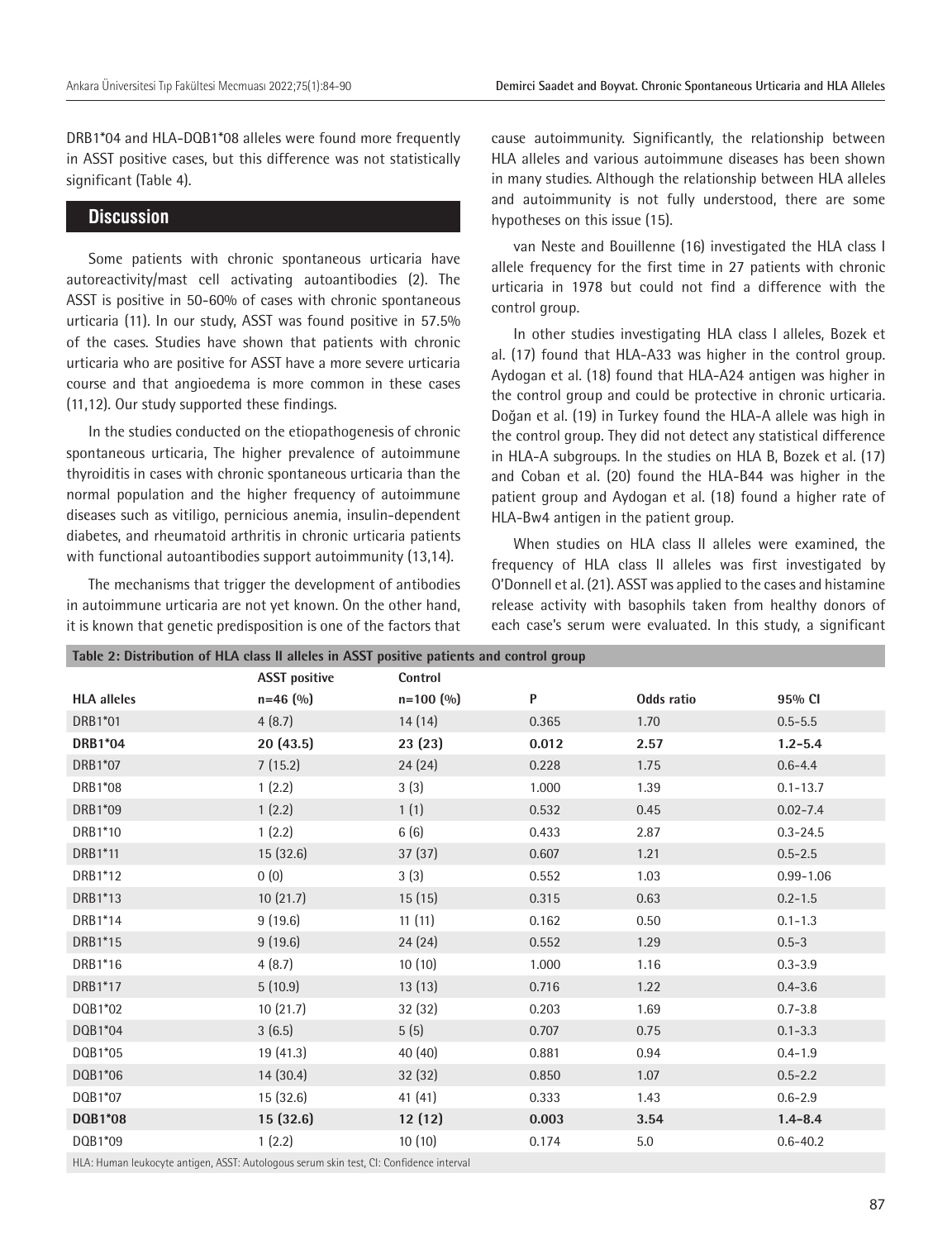| Table 3: Distribution of HLA class II alleles in ASST negative patients and control group |                      |               |       |            |               |  |
|-------------------------------------------------------------------------------------------|----------------------|---------------|-------|------------|---------------|--|
|                                                                                           | <b>ASST</b> negative | Control       |       |            |               |  |
| <b>HLA</b> alleles                                                                        | $n=34(90)$           | $n = 100 (%)$ | P     | Odds ratio | 95% CI        |  |
| <b>DRB1*01</b>                                                                            | 0(0)                 | 14 (14)       | 0.021 | 1.16       | $1.0 - 1.2$   |  |
| DRB1*04                                                                                   | 10(29.4)             | 23(23)        | 0.453 | 0.71       | $0.3 - 1.7$   |  |
| <b>DRB1*07</b>                                                                            | 2(5.9)               | 24(24)        | 0.021 | 5.05       | $1.1 - 22.6$  |  |
| DRB1*08                                                                                   | 4(11.8)              | 3(3)          | 0.069 | 0.23       | $0.04 - 1.09$ |  |
| DRB1*09                                                                                   | 0(0)                 | 1(1)          | 1.000 | 1.01       | $0.9 - 1.03$  |  |
| DRB1*10                                                                                   | 5(14.7)              | 6(6)          | 0.146 | 0.37       | $0.1 - 1.3$   |  |
| DRB1*11                                                                                   | 14 (41.2)            | 37(37)        | 0.665 | 0.83       | $0.3 - 1.8$   |  |
| DRB1*12                                                                                   | 0(0)                 | 3(3)          | 0.571 | 1.03       | $0.9 - 1.06$  |  |
| DRB1*13                                                                                   | 9(26.5)              | 15(15)        | 0.132 | 0.49       | $0.1 - 1.2$   |  |
| DRB1*14                                                                                   | 4(11.8)              | 11(11)        | 1.000 | 0.92       | $0.2 - 3.1$   |  |
| DRB1*15                                                                                   | 4(11.8)              | 24(24)        | 0.130 | 2.36       | $0.7 - 7.4$   |  |
| DRB1*16                                                                                   | 6(17.6)              | 10(10)        | 0.235 | 0.51       | $0.1 - 1.5$   |  |
| DRB1*17                                                                                   | 6(17.6)              | 13(13)        | 0.571 | 0.69       | $0.2 - 2.0$   |  |
| DQB1*02                                                                                   | 8(23.5)              | 32(32)        | 0.351 | 1.52       | $0.6 - 3.7$   |  |
| DQB1*04                                                                                   | 4(11.8)              | 5(5)          | 0.231 | 0.39       | $0.1 - 1.5$   |  |
| DQB1*05                                                                                   | 11(32.4)             | 40 (40)       | 0.428 | 1.39       | $0.6 - 3.1$   |  |
| DQB1*06                                                                                   | 14 (41.2)            | 32(32)        | 0.330 | 0.67       | $0.3 - 1.4$   |  |
| DQB1*07                                                                                   | 14 (41.2)            | 41 (41)       | 0.986 | 0.99       | $0.4 - 2.1$   |  |
| DQB1*08                                                                                   | 7(20.6)              | 12(12)        | 0.256 | 0.52       | $0.1 - 1.4$   |  |
| DQB1*09                                                                                   | 0(0)                 | 10(10)        | 0.065 | 1.11       | $1.0 - 1.1$   |  |
| HLA: Human leukocyte antigen, ASST: Autologous serum skin test, CI: Confidence interval   |                      |               |       |            |               |  |

**Table 4: Distribution of HLA class II alleles in ASST positive and ASST negative cases**

|                                                                                         | <b>ASST positive</b> | <b>ASST</b> negative |                          |                          |              |  |
|-----------------------------------------------------------------------------------------|----------------------|----------------------|--------------------------|--------------------------|--------------|--|
| <b>HLA</b> alleles                                                                      | $n=46(%)$            | $n=34(%)$            | p                        | Odds ratio               | 95% CI       |  |
| DRB1*01                                                                                 | 4(8.7)               | 0(0)                 | 0.133                    | 1.09                     | $1.0 - 1.1$  |  |
| DRB1*04                                                                                 | 20(43.5)             | 10(29.4)             | 0.199                    | 0.54                     | $0.2 - 1.3$  |  |
| DRB1*07                                                                                 | 7(15.2)              | 2(5.9)               | 0.288                    | 0.34                     | $0.06 - 1.7$ |  |
| DRB1*08                                                                                 | 1(2.2)               | 4(11.8)              | 0.157                    | 6.0                      | $0.6 - 56.3$ |  |
| DRB1*09                                                                                 | 1(2.2)               | 0(0)                 | 1.000                    | 0.97                     | $0.9 - 1.02$ |  |
| DRB1*10                                                                                 | 1(2.2)               | 5(14.7)              | 0.078                    | 7.75                     | $0.8 - 69.8$ |  |
| DRB1*11                                                                                 | 15(32.6)             | 14(41.2)             | 0.431                    | 1.44                     | $0.5 - 3.6$  |  |
| DRB1*12                                                                                 | 0(0)                 | 0(0)                 | $\overline{\phantom{a}}$ | $\overline{\phantom{a}}$ |              |  |
| DRB1*13                                                                                 | 10(21.7)             | 9(26.5)              | 0.623                    | 1.29                     | $0.4 - 3.6$  |  |
| DRB1*14                                                                                 | 9(19.6)              | 4(11.8)              | 0.350                    | 0.54                     | $0.1 - 1.9$  |  |
| DRB1*15                                                                                 | 9(19.6)              | 4(11.8)              | 0.350                    | 0.54                     | $0.1 - 1.9$  |  |
| DRB1*16                                                                                 | 4(8.7)               | 6(17.8)              | 0.310                    | 2.25                     | $0.5 - 8.7$  |  |
| DRB1*17                                                                                 | 5(10.9)              | 6(17.6)              | 0.514                    | 1.75                     | $0.4 - 6.3$  |  |
| DQB1*02                                                                                 | 10(21.7)             | 8(23.5)              | 0.850                    | 1.10                     | $0.3 - 3.1$  |  |
| DQB1*04                                                                                 | 3(6.5)               | 4(11.8)              | 0.451                    | 1.91                     | $0.3 - 9.1$  |  |
| DQB1*05                                                                                 | 19(41.3)             | 11(32.4)             | 0.414                    | 0.68                     | $0.2 - 1.7$  |  |
| DQB1*06                                                                                 | 14(30.4)             | 14(41.2)             | 0.319                    | 1.60                     | $0.6 - 4.0$  |  |
| DQB1*07                                                                                 | 15 (32.6)            | 14(41.2)             | 0.431                    | 1.44                     | $0.5 - 3.6$  |  |
| DQB1*08                                                                                 | 15 (32.6)            | 7(20.6)              | 0.234                    | 0.53                     | $0.1 - 1.5$  |  |
| DQB1*09                                                                                 | 1(2.2)               | 0(0)                 | 1.000                    | 0.97                     | $0.9 - 1.02$ |  |
| HLA: Human leukocyte antigen. ASST: Autologous serum skin test. CL: Confidence interval |                      |                      |                          |                          |              |  |

HLA: Human leukocyte antigen, ASST: Autologous serum skin test, CI: Confidence interval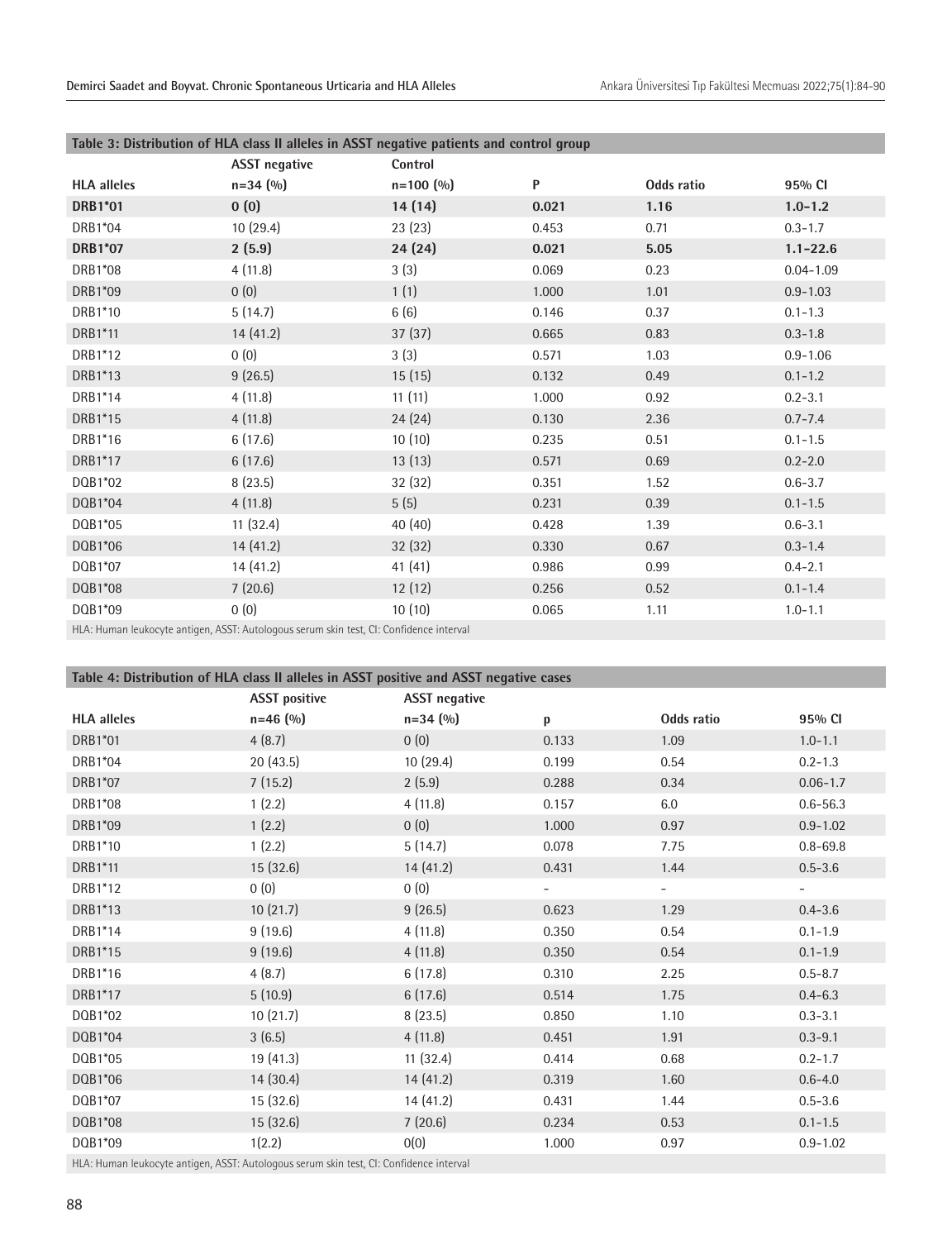relationship was found with the HLA-DRB1\*04 and DQB1\*0302 alleles in patients with chronic idiopathic urticaria with ASST positive and *in vitro* histamine release activity. Also, HLA-DRB1\*15 and HLA-DQB1\*06 alleles were found with a lower frequency in the patient group with chronic idiopathic urticaria. It was suggested that these alleles might play a protective role against the disease (21).

A study conducted in Turkey by Oztas et al. (22) showed that HLA-DRB1\*04 was significantly higher in the chronic urticaria group. Coban et al. (20) found that HLA-DRB1\*01 and HLA-DRB1\*15 alleles were higher in the chronic urticaria group. They applied ASST to the patients; they found no difference in HLA alleles between the ASST positive and negative groups (20). Aydogan et al. (18) found that HLA-DQ1 antigen was higher in the patient group.

Chen et al. (23) found the HLA-DRB1\*12 and DRB1\*0901 alleles to be high in the patient group, while the DQB1\*05 allele was found to be low in the patient group.

Bozek et al. (17) found the HLA-DRB1\*04 allele to be high in the patient group, and this difference was found to be highly significant, especially in the OSDT positive group.

In the study conducted by Calamita et al. (24) in 2012, there was no difference between the ASST positive patient group and the control group regarding the frequency of HLA-A, HLA-B and HLA-DR alleles.

Recently, Doğan et al. (19) found no statistically significant difference in the HLA class II alleles in the patient group with chronic spontaneous urticaria and the control group.

We found that the frequency of HLA-DRB1\*04 and HLA-DQB1\*08 alleles was significantly higher in the chronic spontaneous urticaria cases than in the control group. These results supports the findings obtained from other studies (17,21,22). The fact that the frequency of HLA-DRB1\*07 and HLA-DQB1\*09 alleles was significantly lower in patients with chronic spontaneous urticaria in our study than in the control group suggests that these alleles may have protective properties for chronic spontaneous urticaria. This finding has not been detected in other studies.

When the frequency of HLA class II alleles was investigated by dividing the cases into two groups as ASST positive and negative, the frequency of HLA-DRB1\*04 and HLA-DQB1\*08 alleles was found to be statistically significantly higher in the ASST positive patient group, indicating a potential role in the etiology of autoimmunity, compared to the control group. In the ASST negative group, the frequency of HLA-DRB1\*04 and HLA-DQB1\*08 alleles did not differ significantly from the control group. These findings support O'Donnell et al. (21). Also, HLA-DRB1\*04 allele was significantly higher in the ASST positive patient group in the studies of Bozek et al. (17).

#### **Conclusion**

The findings obtained from this study show that chronic spontaneous urticaria is a heterogeneous disease and supports that autoimmune mechanisms are responsible for the pathogenesis in some patients. Although the significant relationship detected with the HLA-DRB1\*04 allele showed that this may play a role in the pathogenesis of autoimmune urticaria, other genetic or environmental factors that cause the  $\alpha$ -chain of the Fc $\varepsilon$ RI receptor to gain antigenicity should be elucidated.

#### **Ethics**

**Ethics Committee Approval:** This manuscript is derived from the thesis conducted in 2005. For this reason, ethical committee approval is not available

**Informed Consent:** Patients were informed and consent was taken.

**Peer-review:** Externally peer-reviewed.

#### **Authorship Contributions**

Concept: A.B., Design: A.B., Data Collection or Processing: E.D.S., Analysis or Interpretation: E.D.S., A.B., Literature Search: E.D.S., Writing: E.D.S., A.B.

**Conflict of Interest:** No conflict of interest was declared by the authors.

**Financial Disclosure:** The authors declared that this study received no financial support.

#### **References**

- 1. Kozel MM, Sabroe RA. Chronic urticaria: aetiology, management and current and future treatment options. Drugs. 2004;64:2515-2536.
- 2. Zuberbier T, Aberer W, Asero R, et al. The EAACI/GA²LEN/EDF/WAO guideline for the definition, classification, diagnosis and management of urticaria. Allergy. 2018;73:1393-1414.
- 3. Nettis E, Foti C, Ambrifi M, et al. Urticaria: recommendations from the Italian Society of Allergology, Asthma and Clinical Immunology and the Italian Society of Allergological, Occupational and Environmental Dermatology. Clin Mol Allergy. 2020;18:8.
- 4. Kaplan AP, Greaves M. Pathogenesis of chronic urticaria. Clin Exp Allergy. 2009;39:777-787.
- 5. Saini SS, Kaplan AP. Chronic Spontaneous Urticaria: The Devil's Itch. J Allergy Clin Immunol Pract. 2018;6:1097-1106.
- 6. Grattan CE, Wallington TB, Warin RP, et al. A serological mediator in chronic idiopathic urticaria--a clinical, immunological and histological evaluation. Br J Dermatol. 1986;114:583-590.
- 7. Greaves M. Chronic urticaria. J Allergy Clin Immunol. 2000;105:664-672.
- 8. Greaves MW, Tan KT. Chronic urticaria: recent advances. Clin Rev Allergy Immunol. 2007;33:134-143.
- 9. Simmonds MJ, Gough SC. Genetic insights into disease mechanisms of autoimmunity. Br Med Bull. 2005;71:93-113.
- 10. Sabroe RA, Grattan CE, Francis DM, et al. The autologous serum skin test: a screening test for autoantibodies in chronic idiopathic urticaria. Br J Dermatol. 1999;140:446-452.